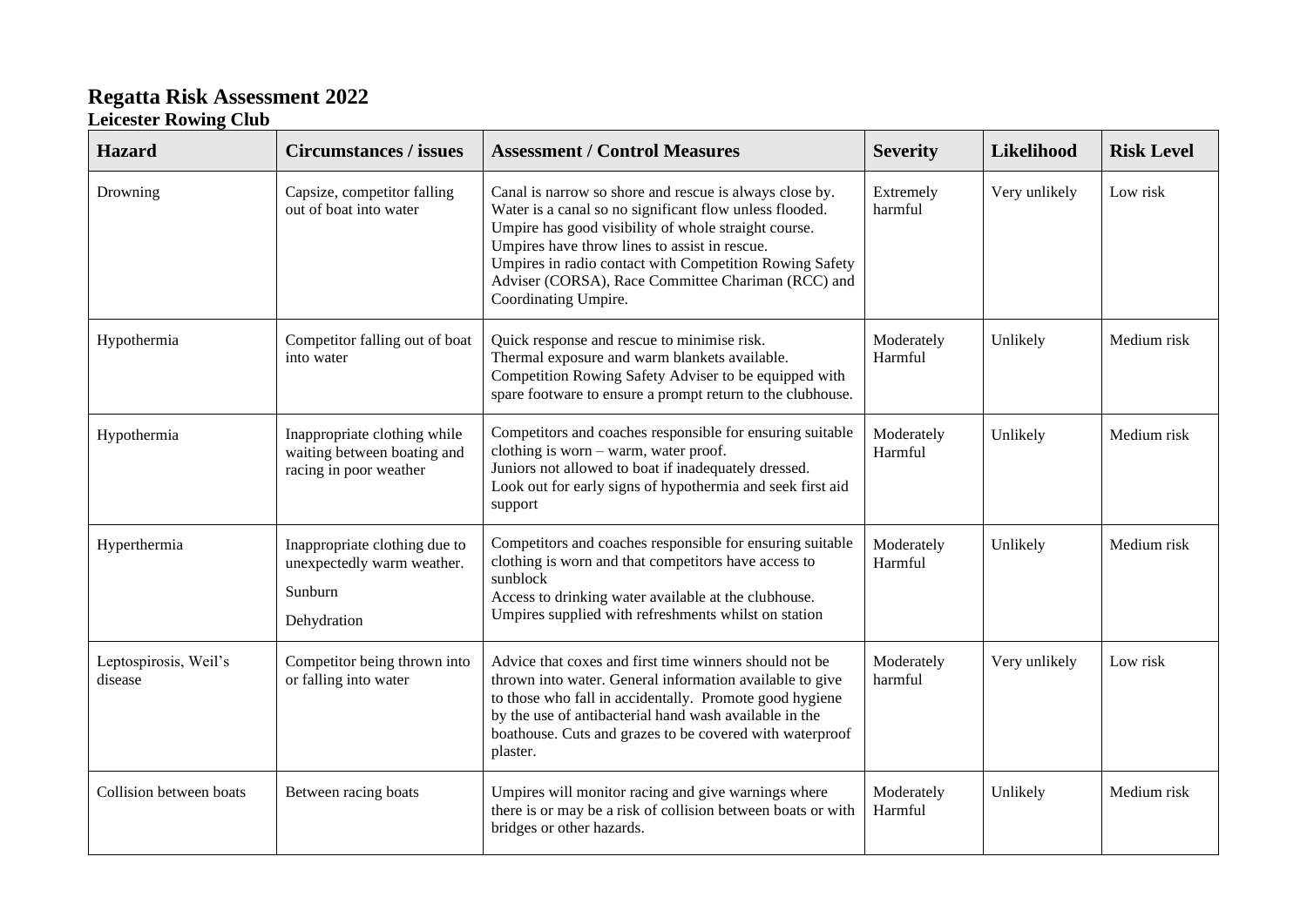| Collision between boats | Between racing boat and non<br>racing boat    | Batch system used so no non racing boats on the course<br>during races.                                                                                                                                                                                                                                                                                                                                                                                                          | Moderately<br>Harmful | Very unlikely | Low risk    |
|-------------------------|-----------------------------------------------|----------------------------------------------------------------------------------------------------------------------------------------------------------------------------------------------------------------------------------------------------------------------------------------------------------------------------------------------------------------------------------------------------------------------------------------------------------------------------------|-----------------------|---------------|-------------|
| Collision between boats | At entry or exit from basin                   | Marshals on footbridge provide direction and guidance to<br>boats entering and leaving the basin.<br>All boats at very low speeds.                                                                                                                                                                                                                                                                                                                                               | Slightly<br>harmful   | Unlikely      | Low risk    |
| Collision between boats | Between rowing boats and<br>other canal users | Warning signs erected to advise barges of regatta in<br>progress.<br>Marshals ask barges to co-operate with arrangements.<br>Racing suspended to allow barges to pass down course<br>Regatta date circulated to Inland Waterways Association<br>and notices posted at landing stages.<br>In the event of another water user encroaching on the<br>regatta course the umpires and Competition Rowing<br>Safety Adviser will work together to ensure the safety of<br>competitors. | Moderately<br>Harmful | Unlikely      | Medium risk |

| Collision with stationary<br>objects                                                                      | Swan Bridge produces narrow<br>point in racing course                                                                                 | Lead in to bridge marked with buoys to show narrowing.<br>Centre of racing lane marked on bridge<br>Umpire station directly adjacent to potential hazard with<br>instruction to steer juniors and stop other crews if there is<br>a risk of a collision with the stationary object. | Moderately<br>Harmful | Unlikely      | Medium risk |
|-----------------------------------------------------------------------------------------------------------|---------------------------------------------------------------------------------------------------------------------------------------|-------------------------------------------------------------------------------------------------------------------------------------------------------------------------------------------------------------------------------------------------------------------------------------|-----------------------|---------------|-------------|
| Collision with stationary<br>objects leading to crew<br>becoming trapped on the<br>City side of the river | Vegetation produces narrow<br>point in racing course. If a<br>crew becomes tangled with<br>this it may find it hard to free<br>itself | Marked with buoys to show narrowing<br>Safety boat available to assist crew should they it be<br>unable to free itself.<br>Vegetation cut back during winter approved period to<br>reduce hazard                                                                                    | Moderately<br>Harmful | Very Unlikely | Low risk    |
| Collision with swans                                                                                      | Resident swans fed by public<br>on regatta course                                                                                     | Notices erected to ask public not to feed swans.<br>Umpires to assess if swans affect safety or fairness of<br>racing                                                                                                                                                               | Slightly<br>harmful   | Unlikely      | Low risk    |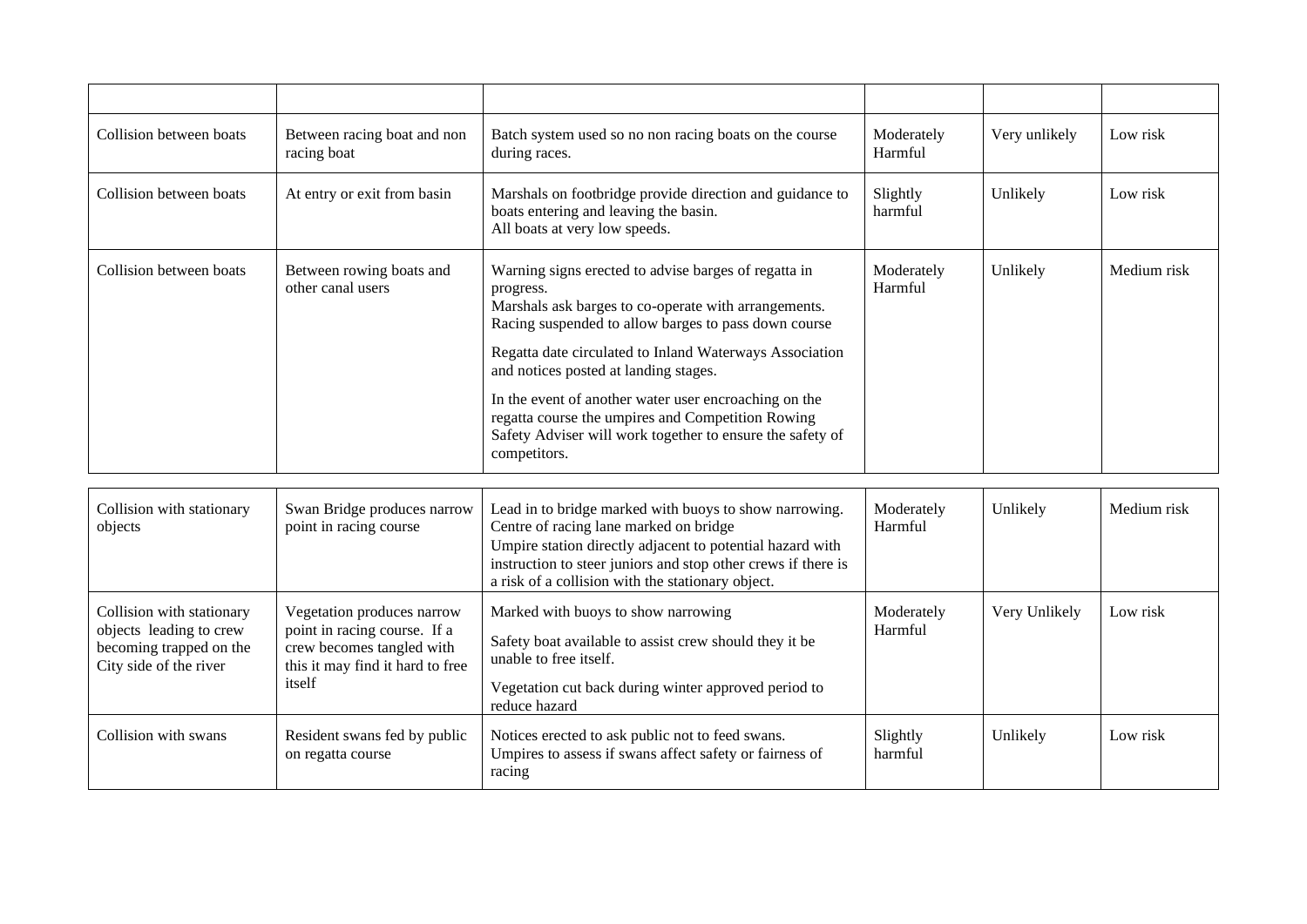| Grounding of boats                                       | Boat running aground in areas<br>of shallow water near lock<br>and in boating basin | Areas of shallow water marked on course map and by<br>buoys.<br>Marshals provide guidance and stop crew going into<br>danger areas                                                                                                                                                                                                                   | Slightly<br>$\mbox{harmful}$ | Unlikely      | Low risk    |
|----------------------------------------------------------|-------------------------------------------------------------------------------------|------------------------------------------------------------------------------------------------------------------------------------------------------------------------------------------------------------------------------------------------------------------------------------------------------------------------------------------------------|------------------------------|---------------|-------------|
| Aggravation of incident by<br>poor equipment condition   | Boat sinking, more severe<br>injury if head on collision                            | Crews asked to confirm that their boats comply with<br>British Rowing standards and the guidelines in 'RowSafe'.<br>Random checking of boats by Umpires                                                                                                                                                                                              | Moderately<br>Harmful        | Very unlikely | Low risk    |
| Boating incident                                         | Inexperienced crews, scullers<br>getting in or out of boat                          | Basin management - Marshals available to provide<br>guidance and assist scullers into and out of their boats                                                                                                                                                                                                                                         | Slightly<br>harmful          | Unlikely      | Low risk    |
| Equipment falling off<br>racking                         | Poorly secured equipment<br>may be blown from racking,<br>causing injury or damage  | Notices on racking to remind competitors to secure boats<br>Reminders over the PA if wind levels increase<br>Boating marshal to provide guidance                                                                                                                                                                                                     | Moderately<br>Harmful        | Unlikely      | Medium risk |
| Inexperience of Junior<br>rowers                         | First regatta for some young<br>competitors                                         | Onus on coach/responsible adult for competence of<br>participants and on visiting clubs to ensure that<br>parents/carers make appropriate disclosures to<br>coach/responsible adult.<br>Above controls also indicate regatta suitable for Juniors.                                                                                                   | Moderately<br>Harmful        | Unlikely      | Medium risk |
| Abuse or bullying of<br>children or vulnerable<br>adults | Welfare of children and<br>vulnerable adults                                        | Visiting clubs have primary responsibility for the welfare<br>of the children and vulnerable adults in their care.<br>Marshals will be briefed on the need to promote and<br>inclusive environment.<br>Regatta committee will ensure that any reports of abuse<br>are taken seriously and investigated by the CWO.                                   | Moderately<br>Harmful        | Very unlikely | Low risk    |
| Inadequate provision for<br>adaptive competitors         | Failure to ensure proper<br>provision for mobility and<br>other needs               | Liaise with all competitors to generate an agreed action<br>plan. Allocate dedicated marshals to support each<br>competitor and brief them in advance.                                                                                                                                                                                               | Moderately<br>Harmful        | Very unlikely | Low risk    |
| Competitor injury or ill<br>health                       | As above or rowing injury                                                           | Medical Adviser appointed to oversee arrangements.<br>Good communication for umpires and officials.<br>Equipped first aid area provided in clubhouse.<br>Evacuation arrangements – hospital $\frac{1}{2}$ mile away<br>Defibrillator on site. Location of additional defibrillators<br>close to regatta course identified and listed in safety plan. | Moderately<br>Harmful        | Unlikely      | Low risk    |
| Slip or trip incident                                    | Particular risk from cables<br>used for PA                                          | Cables raised or secured against fence lines.<br>Permanent electricity supply now provided to shed where<br>race control is situated                                                                                                                                                                                                                 | Slightly<br>harmful          | Unlikely      | Low risk    |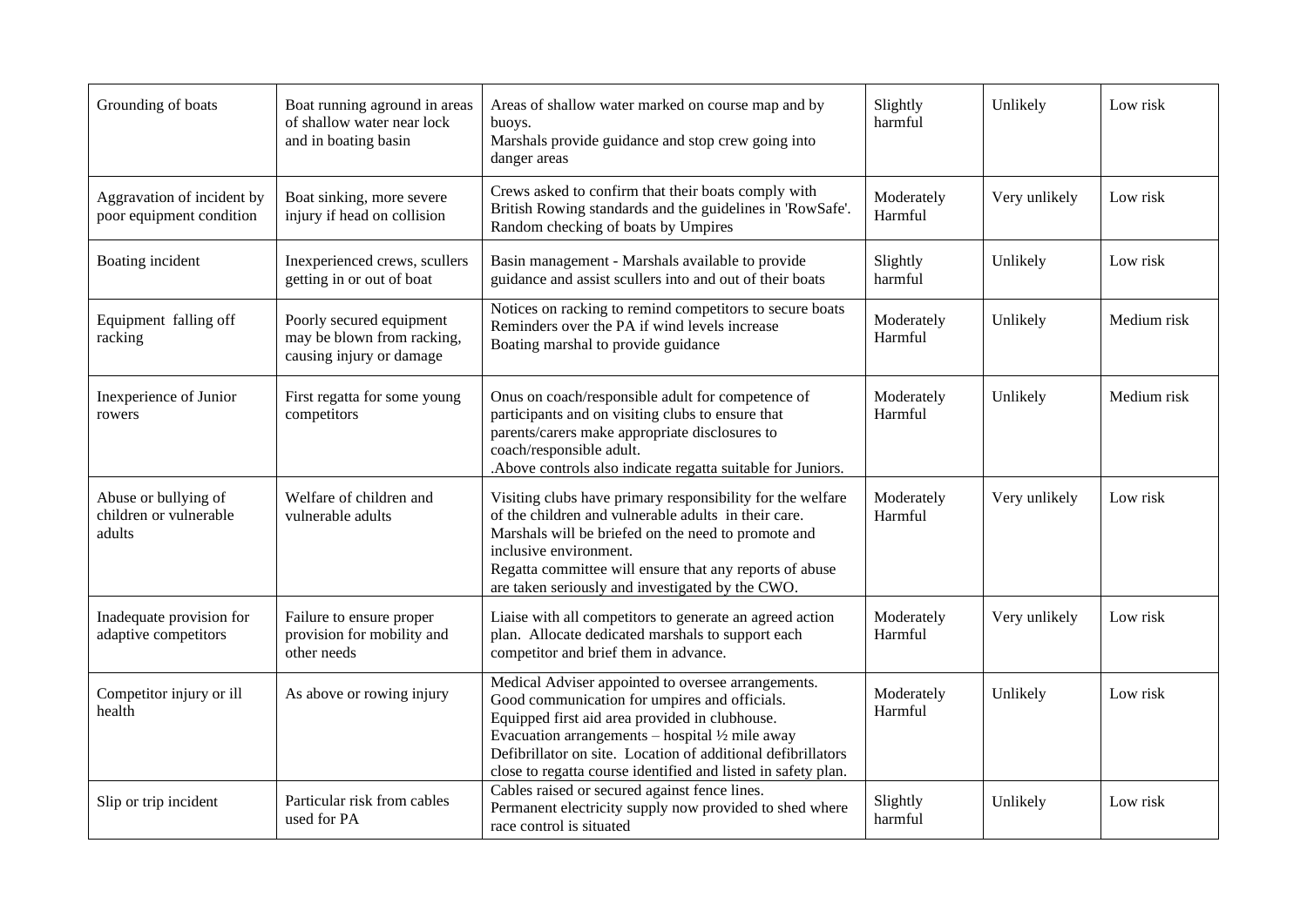| Road Traffic Accident | Competitors (and boats)<br>crossing road                            | Club provide marshals in high visibility vests to warn<br>competitors and road traffic.<br>Police may be available to control traffic if necessary.                                                                                                                      | Extremely<br>harmful  | Very unlikely | Medium risk   |
|-----------------------|---------------------------------------------------------------------|--------------------------------------------------------------------------------------------------------------------------------------------------------------------------------------------------------------------------------------------------------------------------|-----------------------|---------------|---------------|
| Fire                  | Electrical fire from temporary<br>electrics                         | Cables to be adequately sized for projected load<br>All electrical cables to be inspected before use.<br>Long cables to be fully wound off reels<br>Fire extinguishers available.<br>Permanent electricity supply now provided to shed where<br>race control is situated | Extremely<br>harmful  | Unlikely      | Medium risk   |
| Fire                  | Fire from cooking operations.<br>Noted instances of false<br>alarms | Cooking area staffed at all times<br>False alarms to be investigated and evacuation initiated if<br>not resolved in 30 seconds                                                                                                                                           | Extremely<br>harmful  | Very unlikely | Low risk      |
| Adverse weather       | Flooding                                                            | Monitoring of river condition in days and hours preceding<br>regatta.<br>Regatta cancelled in advance, or some events withdrawn<br>on the day if water levels too high.                                                                                                  | Slightly<br>harmful   | Very unlikely | Very low risk |
| Adverse weather       | Low water levels                                                    | Monitoring of river condition in days and hours preceding<br>regatta.                                                                                                                                                                                                    | Slightly<br>harmful   | Very unlikely | Very low risk |
|                       |                                                                     | Regatta cancelled in advance if water levels too low<br>Areas of shallow water marked on course map and by<br>buoys.                                                                                                                                                     |                       |               |               |
| Adverse weather       | High wind blowing boats and<br>equipment off racking                | Competitors responsible for safe storage of their<br>equipment.<br>PA advice will be given out in the event of high wind.                                                                                                                                                | Slightly<br>harmful   | Unlikely      | Low risk      |
| Adverse weather       | Rain and or wind                                                    | Once regatta started, CORSA and race committee chair in<br>control of decisions over safety of racing. Racing<br>suspended, events scrapped (eg no junior racing)                                                                                                        | Slightly<br>harmful   | Unlikely      | Low risk      |
| Adverse weather       | Lightning                                                           | Canal narrow and well below level of surrounding trees<br>and buildings. Racing suspended in extreme conditions.<br>30/30 rule applied                                                                                                                                   | Moderately<br>Harmful | Very unlikely | Low risk      |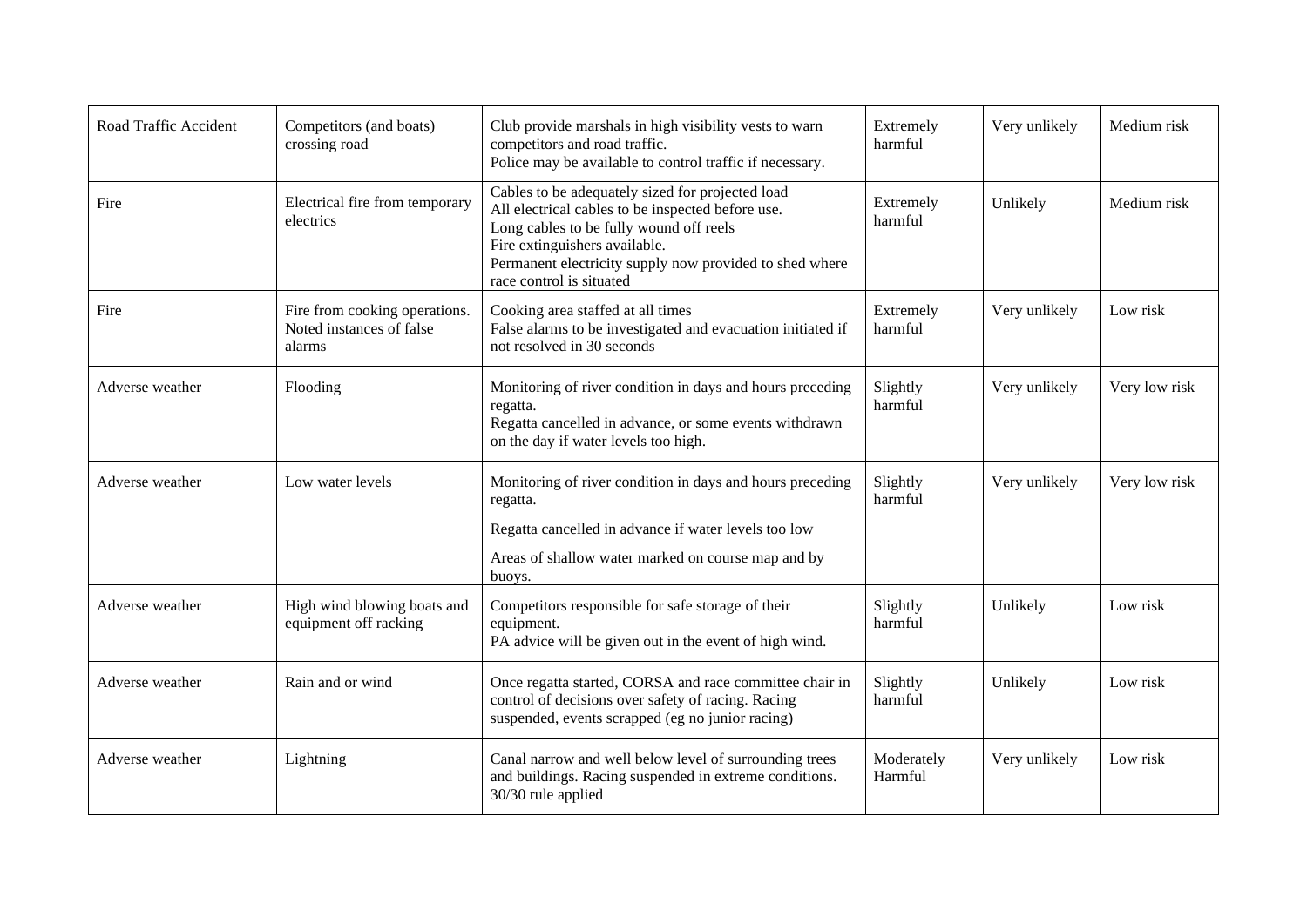| Food poisoning | Poor food hygiene | All food fresh and prepared on the day<br>Hygiene guidance issued to those preparing or serving<br>food.<br>Animals (dogs) to be kept out of boathouse and away from<br>food | Moderately<br>Harmful | Very unlikely | Low risk |
|----------------|-------------------|------------------------------------------------------------------------------------------------------------------------------------------------------------------------------|-----------------------|---------------|----------|
|----------------|-------------------|------------------------------------------------------------------------------------------------------------------------------------------------------------------------------|-----------------------|---------------|----------|

| Low headroom bridges<br>over towpath                                 | Supporters / coaches<br>following races may run into<br>low bridge | Provide warning information in event information to<br>clubs.<br>Consider putting padding and high visibility tape on<br>leading edges of bridges.                                                                                                       | Moderately<br>Harmful | Unlikely | Medium risk |
|----------------------------------------------------------------------|--------------------------------------------------------------------|----------------------------------------------------------------------------------------------------------------------------------------------------------------------------------------------------------------------------------------------------------|-----------------------|----------|-------------|
| Injury to member of<br>general public                                | Incident on towpath                                                | Considerable interaction between competitors, supporters<br>and general public, particularly on the towpath which is<br>open at all times.<br>Police available to control unruly behaviour.<br>PA can be used to give advice to rowers lining the canal. | Slightly<br>harmful   | Unlikely | Low risk    |
| Competitors unaware of<br>risk assessment and safety<br>arrangements | Increased likelihood of<br>incidents occurring                     | Safety documentation available on website before regatta.<br>Documentation sent out by e-mail to all clubs who enter<br>Printed documentation available on site on the day                                                                               | Slightly<br>harmful   | Unlikely | Low risk    |
| Failure to coordinate with<br>authorities                            | Poor response in the event of<br>incident                          | Police notified and community officer presence during the<br>day.<br>Canal & River Trust notified and approve event                                                                                                                                      | Slightly<br>harmful   | Unlikely | Low risk    |
| Consumption of alcohol                                               | Increased risk of incident due<br>to alcohol as day goes on        | General vigilance.<br>Alcohol not sold to those deemed to be under age<br>Bar staff will not sell alcohol to those deemed unfit.                                                                                                                         | Slightly<br>harmful   | Unlikely | Low risk    |

| Prepared by: Name: S Horrocks  | Position: Rowing Safety Adviser | Date: 15/2/22 |
|--------------------------------|---------------------------------|---------------|
| Reviewed By: Name: T Walton    | Position:                       | Date:         |
| Approved by: Name: B Pickering | Position: Club Captain          | Date:         |